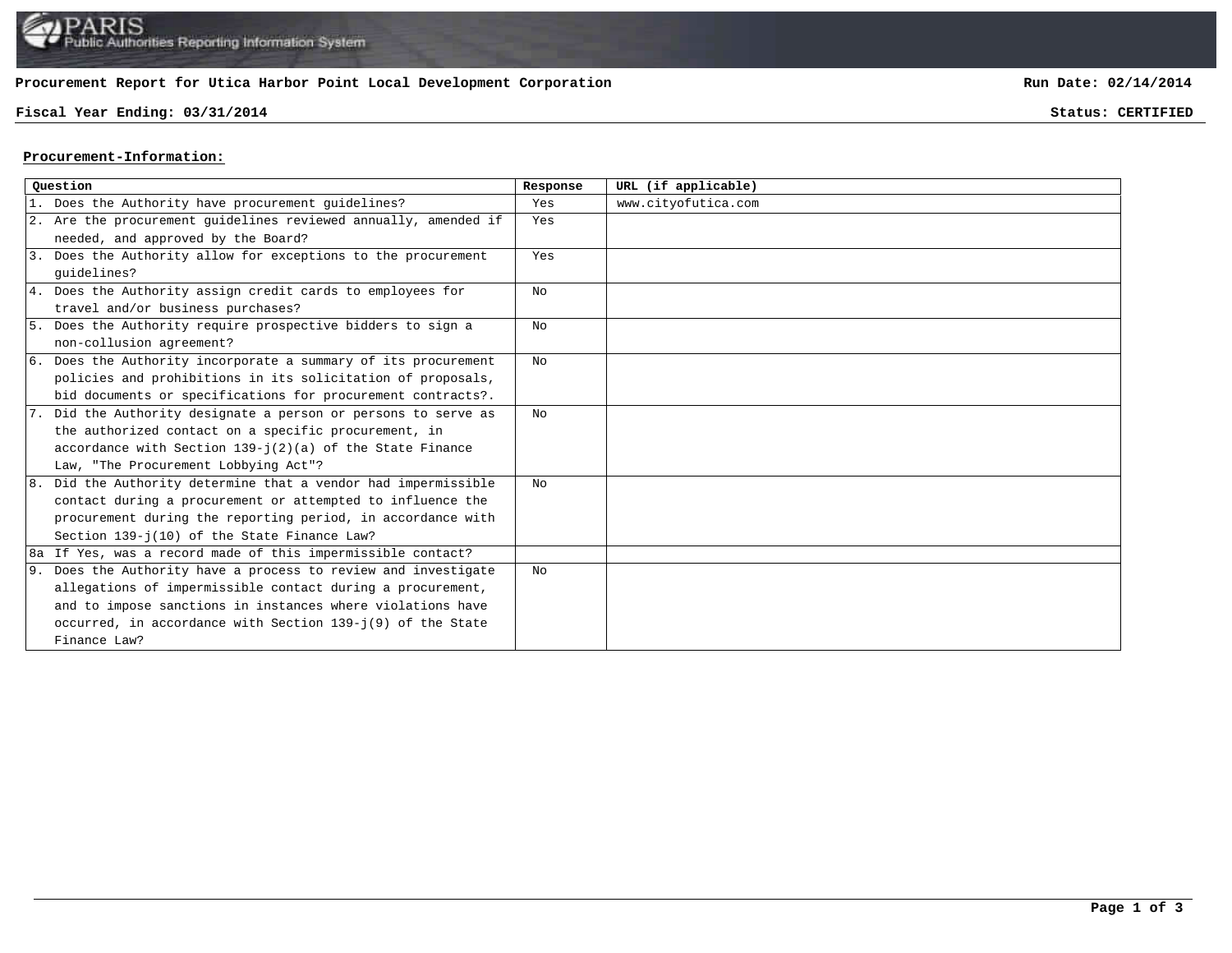**Procurement Report for Utica Harbor Point Local Development Corporation**

**Run Date: 02/14/2014**

**Fiscal Year Ending: 03/31/2014 Status: CERTIFIED**

**Procurement Transactions Listing:**

This Authority has indicated that it has no Procurement Transactions for the reporting period.